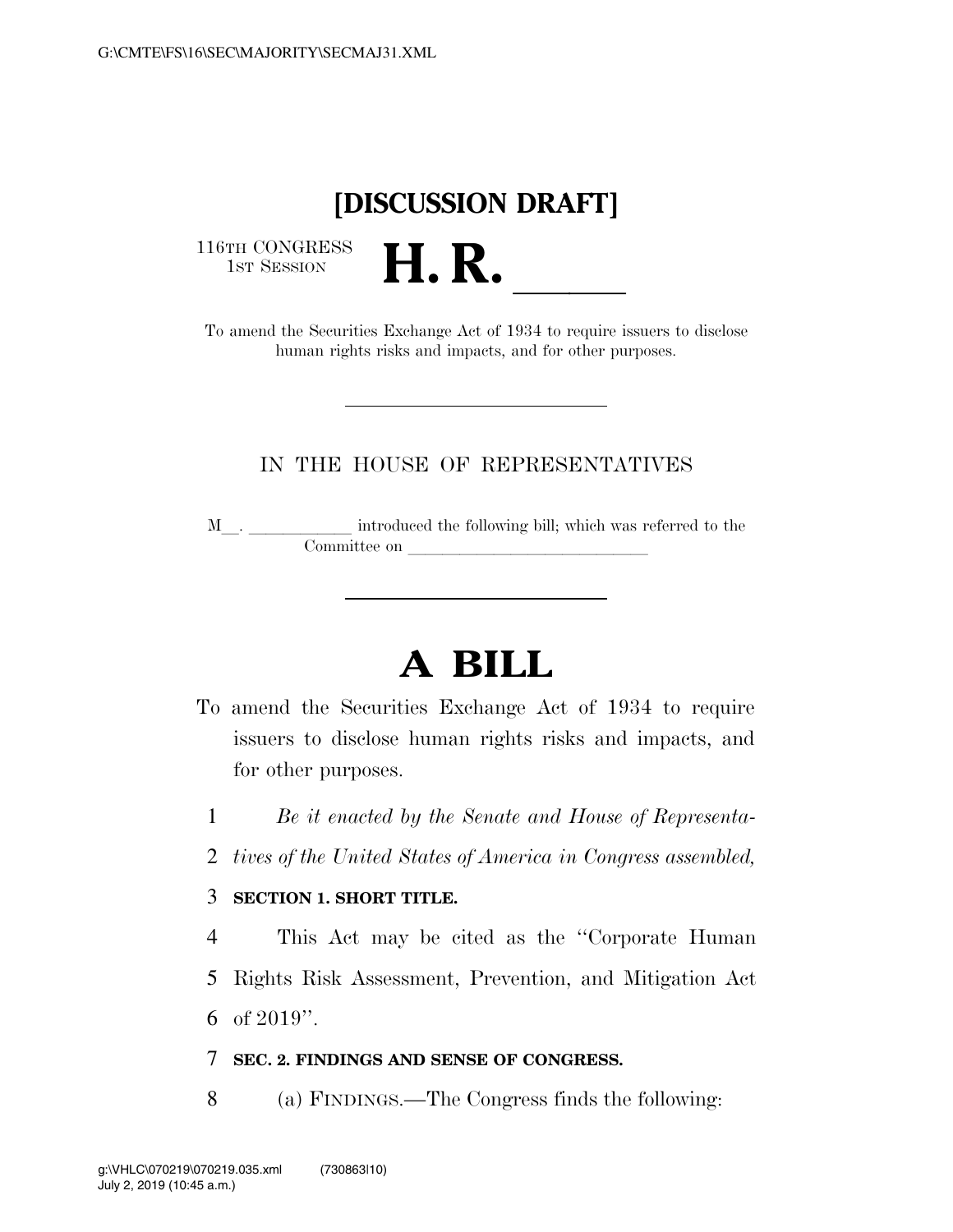(1) In 2011, the United Nations Human Rights Council unanimously adopted the United Nations Guiding Principles on Business and Human Rights which recognized human rights risk assessment processes as a critical step in upholding the cor-porate responsibility to respect human rights.

 (2) In December 2016, the Department of State published the first U.S. National Action Plan on Responsible Business Conduct which underscored the importance of human rights risk assessments and encouraged businesses to conduct human rights risk assessments in the form of ''human rights due diligence''.

 (3) Over the last 15 years, more than 20 coun- tries independently enacted legislation requiring pub-16 lic companies to report on environmental, social, and governance (ESG) issues, and all 28 European Union member states have enacted comprehensive ESG disclosure requirements.

 (4) The number of companies voluntarily dis- closing ESG information has increased greatly in the past decade, signaling growing investor demand for this type of information.

 (5) While a large number of publically traded companies in the United States voluntarily disclose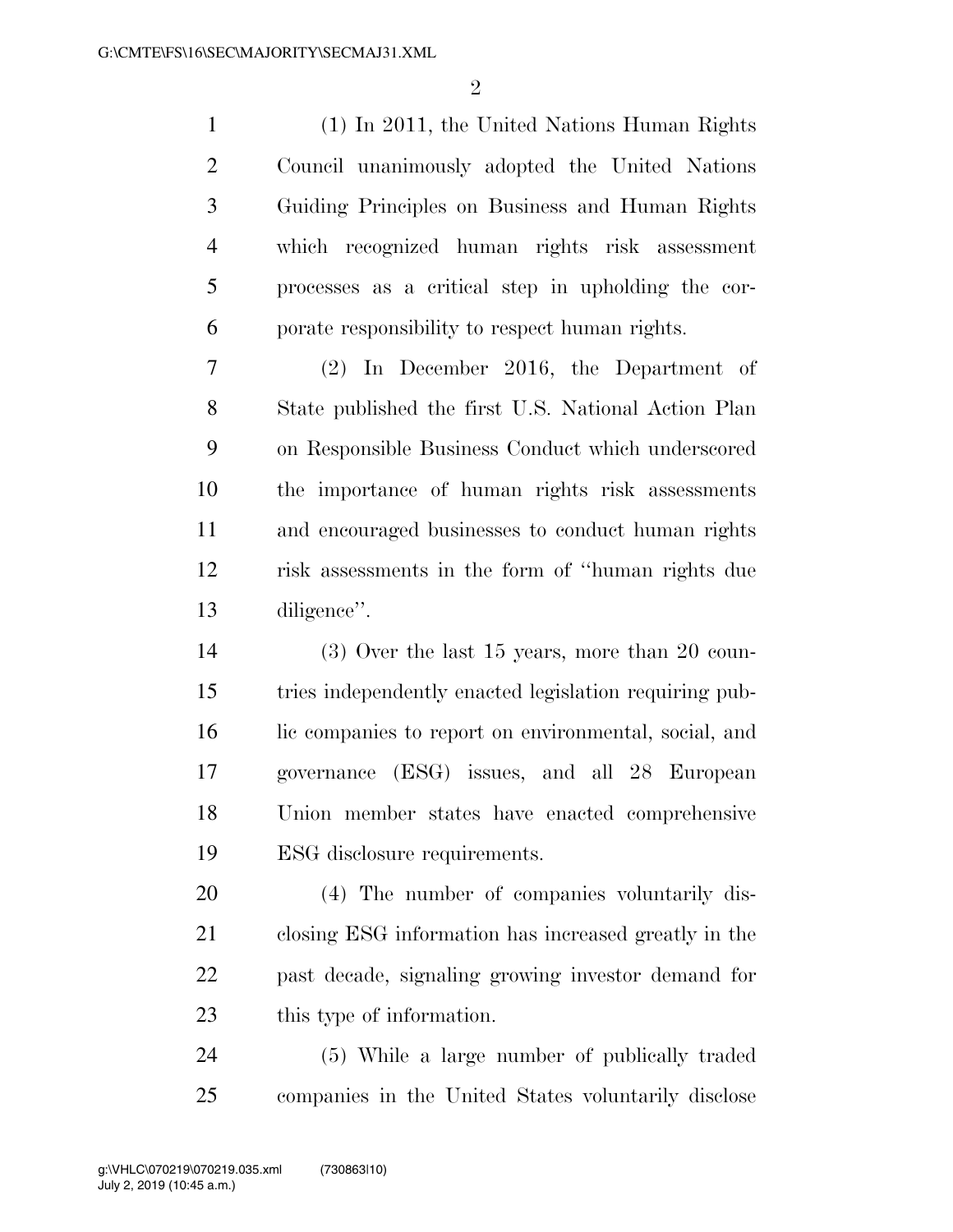human rights policies, practices, and impacts, such voluntary disclosures do not provide investors with reliable, complete, or comparable information, and therefore have limited efficacy.

 (6) An increasing percentage of investors con- sider human rights risks as a part of their invest-ment decision-making process.

 (7) The human rights policies, practices, and impacts of publically traded companies in the United States are material to investors and the broader public interest in the short-term and long-term and should be disclosed to investors and the general pub- lic annually to help inform investment decision-mak- ing and support the public interest in ensuring pub- lically traded companies in the United States do not cause or contribute to adverse human rights impacts in the United States or in other countries.

 (b) SENSE OF CONGRESS.—It is the sense of Con-gress that—

 (1) human rights violations, including forced labor, modern slavery, human trafficking, the worst forms of child labor, rape, torture, forced displace- ment, and disenfranchisement of self-determination are among the most egregious forms of abuse that humans commit against each other;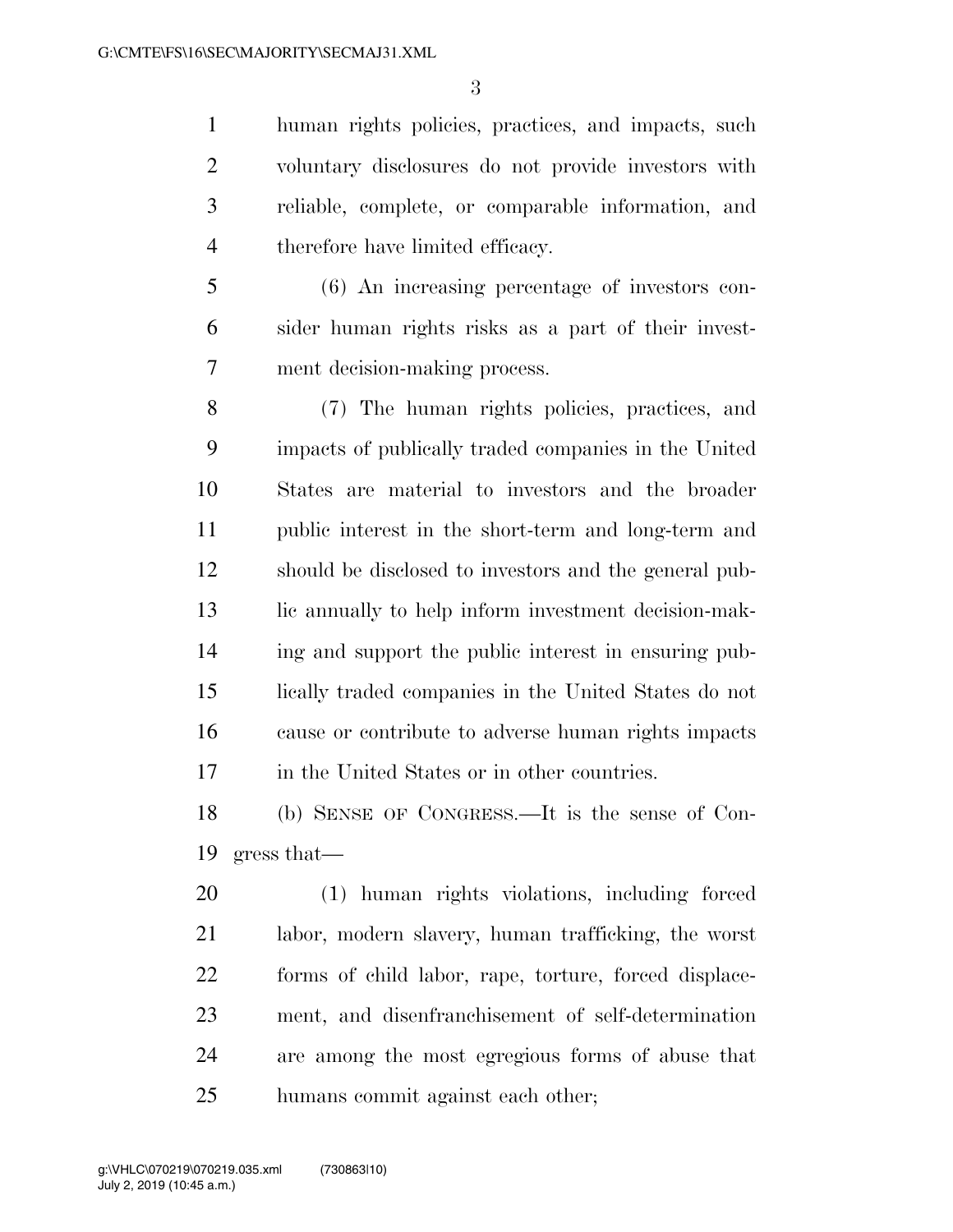(2) publically traded companies in the United States face substantial financial, legal, and reputational risks, including risks to productivity, operational efficiency, and workforce recruitment and retention when involved in or implicated in human rights abuses, all of which could affect inves-tors;

 (3) currently, the information publicly available to investors about any negative human rights im- pacts of publically traded companies in the United States is gravely inadequate;

 (4) legislation is necessary to provide com- parable and consistent information to investors about the human rights policies, practices, and im- pacts of publically traded companies in the United States; and

 (5) publicly available disclosures about the human rights policies, practices, and impacts of pub- lically traded companies in the United States could allow investors and consumers to avoid inadvertently promoting or sanctioning human rights violations by purchasing raw materials, products, or shares from certain publically traded companies.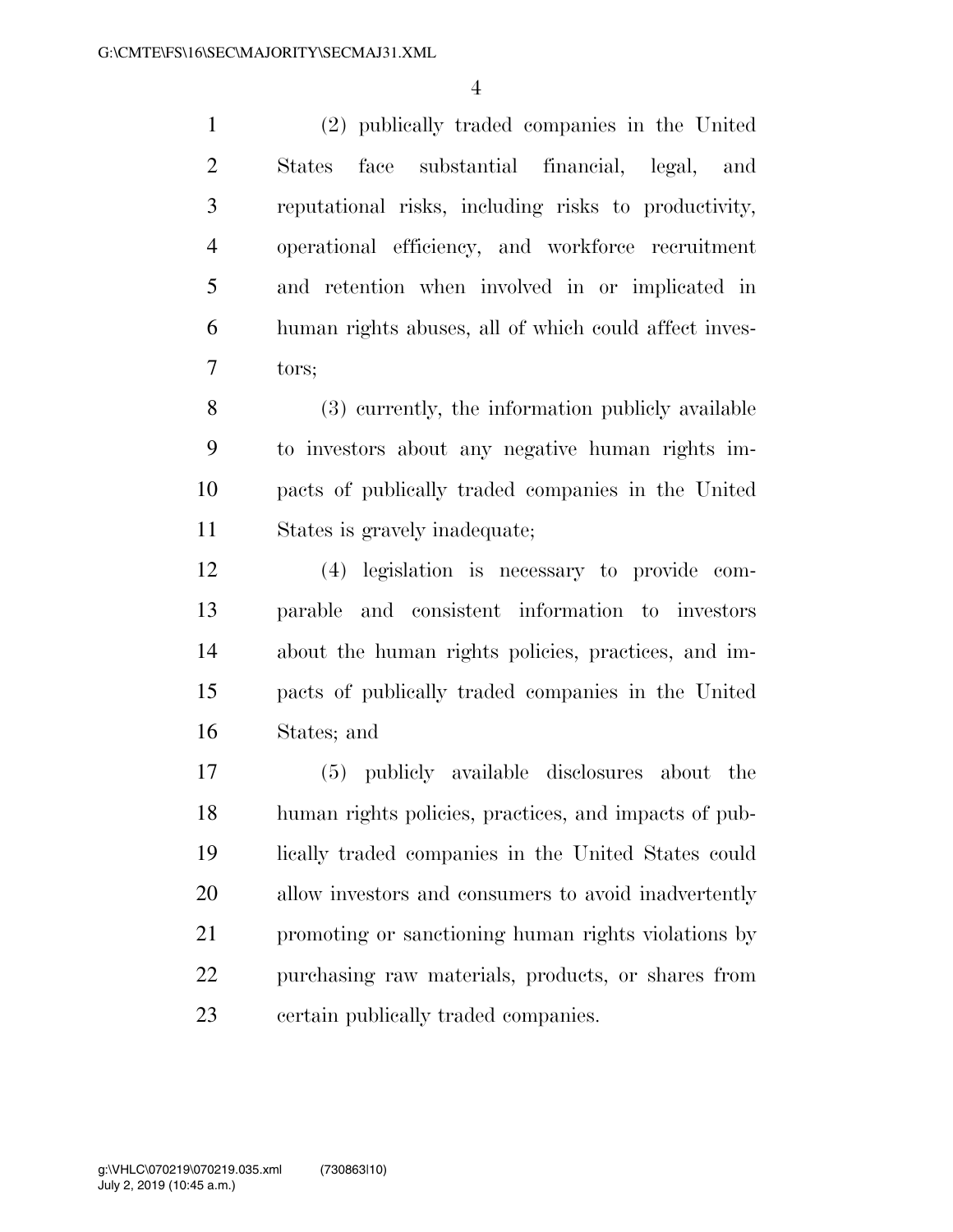| 1              | SEC. 3. HUMAN RIGHTS DISCLOSURES.                       |
|----------------|---------------------------------------------------------|
| $\overline{2}$ | (a) IN GENERAL.—Section 13 of the Securities Ex-        |
| 3              | change Act of 1934 (15 U.S.C. 78a) is amended by adding |
| $\overline{4}$ | at the end the following:                               |
| 5              | "(s) HUMAN RIGHTS DISCLOSURES.—                         |
| 6              | $``(1)$ ANNUAL ANALYSIS.—                               |
| 7              | "(A) IN GENERAL.—Each issuer required                   |
| 8              | to file an annual report under this section shall       |
| 9              | conduct an annual analysis to-                          |
| 10             | "(i) identify the existence of any                      |
| 11             | human rights risks in the operations and                |
| 12             | the value chain of the issuer, that are                 |
| 13             | known or should be known, and rank any                  |
| 14             | risks identified based on their severity; and           |
| 15             | "(ii) identify the existence of any                     |
| 16             | human rights impacts in the operations                  |
| 17             | and the value chain of the issuer, that are             |
| 18             | known or should be known, and rank any                  |
| 19             | impacts identified based on their severity.             |
| 20             | $\lq$ (B) RANKING.—                                     |
| 21             | "(i) RISKS.—When ranking human                          |
| 22             | rights risks under subparagraph $(A)(i)$ , the          |
| 23             | issuer shall consider the gravity and ex-               |
| 24             | pected extent of any potential harm to                  |
| 25             | human rights, and any anticipated chal-                 |
| 26             | lenges in remedying any potential harm.                 |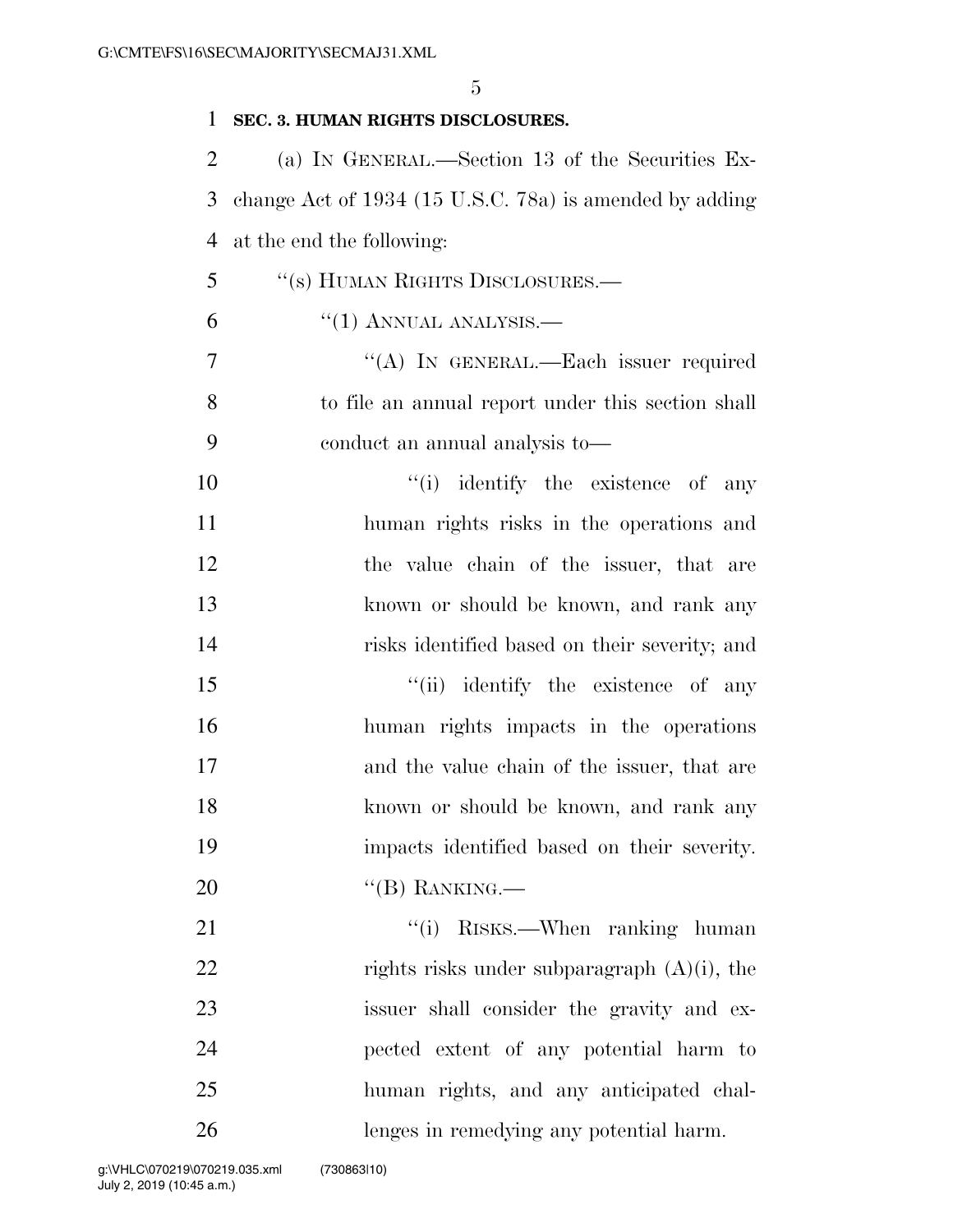| $\mathbf{1}$   | "(ii) IMPACTS.—When raking human                       |
|----------------|--------------------------------------------------------|
| $\overline{2}$ | rights impacts under subparagraph $(A)(ii)$ ,          |
| 3              | the issuer shall consider the gravity of the           |
| $\overline{4}$ | human rights impacts, the extent of harm,              |
| 5              | and any challenges in remedying such                   |
| 6              | harm.                                                  |
| $\overline{7}$ | " $(2)$ DISCLOSURES.—Each issuer required to           |
| 8              | file an annual report under this section shall include |
| 9              | in such annual report, under a heading labeled         |
| 10             | 'Human Rights Risk and Impact Report'-                 |
| 11             | $\lq\lq$ (A) a brief description of the business       |
| 12             | structure of the supply chain of the issuer, in-       |
| 13             | cluding subsidiaries and business relationships,       |
| 14             | to the extent not otherwise disclosed in such re-      |
| 15             | port;                                                  |
| 16             | "(B) a description of any process through              |
| 17             | which the issuer educates executives, employees,       |
| 18             | contractors, sub-contractors, and other actors         |
| 19             | in its value chain about any human rights poli-        |
| 20             | cies that the issuer has;                              |
| 21             | $\lq\lq$ (C) a description of the analysis con-        |
| 22             | ducted pursuant to paragraph $(1)$ ;                   |
| 23             | $\lq\lq$ the results of the analysis conducted         |
| 24             | pursuant to paragraph (1), including—                  |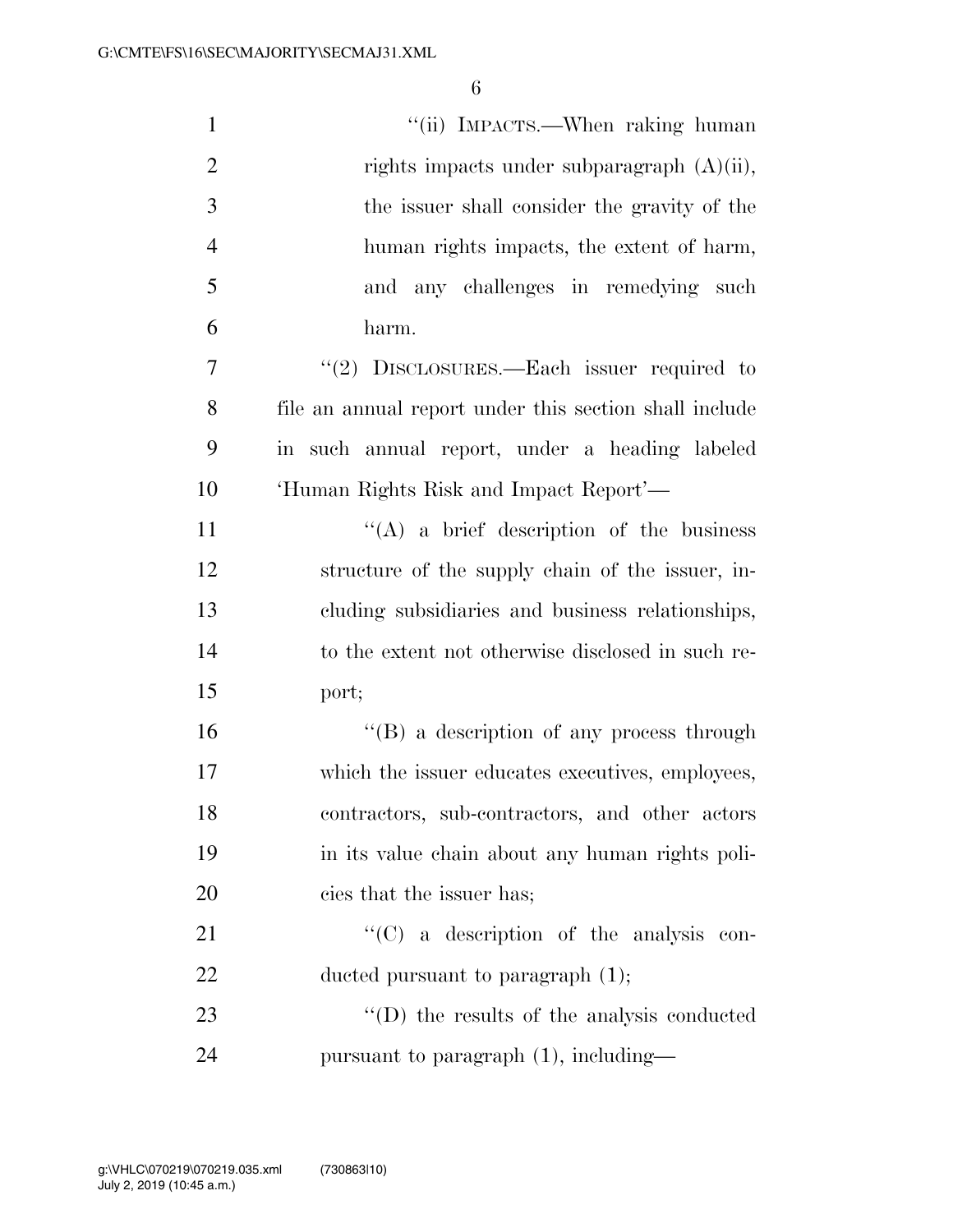| $\mathbf{1}$   | "(i) the ranked list of any human                   |
|----------------|-----------------------------------------------------|
| $\overline{2}$ | rights risks identified; and                        |
| 3              | "(ii) the ranked list of any human                  |
| $\overline{4}$ | rights impacts identified;                          |
| 5              | $\lq\lq$ (E) a description of any action, including |
| 6              | the establishment of any monitoring process,        |
| 7              | the issuer has taken to avoid or mitigate—          |
| 8              | "(i) any human rights risks identified              |
| 9              | in the current analysis;                            |
| 10             | "(ii) any human rights risks identified             |
| 11             | in any analysis described in the most re-           |
| 12             | cent annual report;                                 |
| 13             | "(iii) any human rights impacts iden-               |
| 14             | tified in the current analysis;                     |
| 15             | "(iv) any human rights impacts iden-                |
| 16             | tified in the analysis described in the most        |
| 17             | recent annual report;                               |
| 18             | $``(F)$ for any action taken, the assessment        |
| 19             | of the issuer of the efficacy of the action and     |
| 20             | a description of any outcomes of such action;       |
| 21             | "(G) if no action was taken, a reasoned ex-         |
| 22             | planation of why no action was taken;               |
| 23             | $\lq\lq (H)$ a description of any process<br>the    |
| 24             | issuer has in place to avoid and mitigate any       |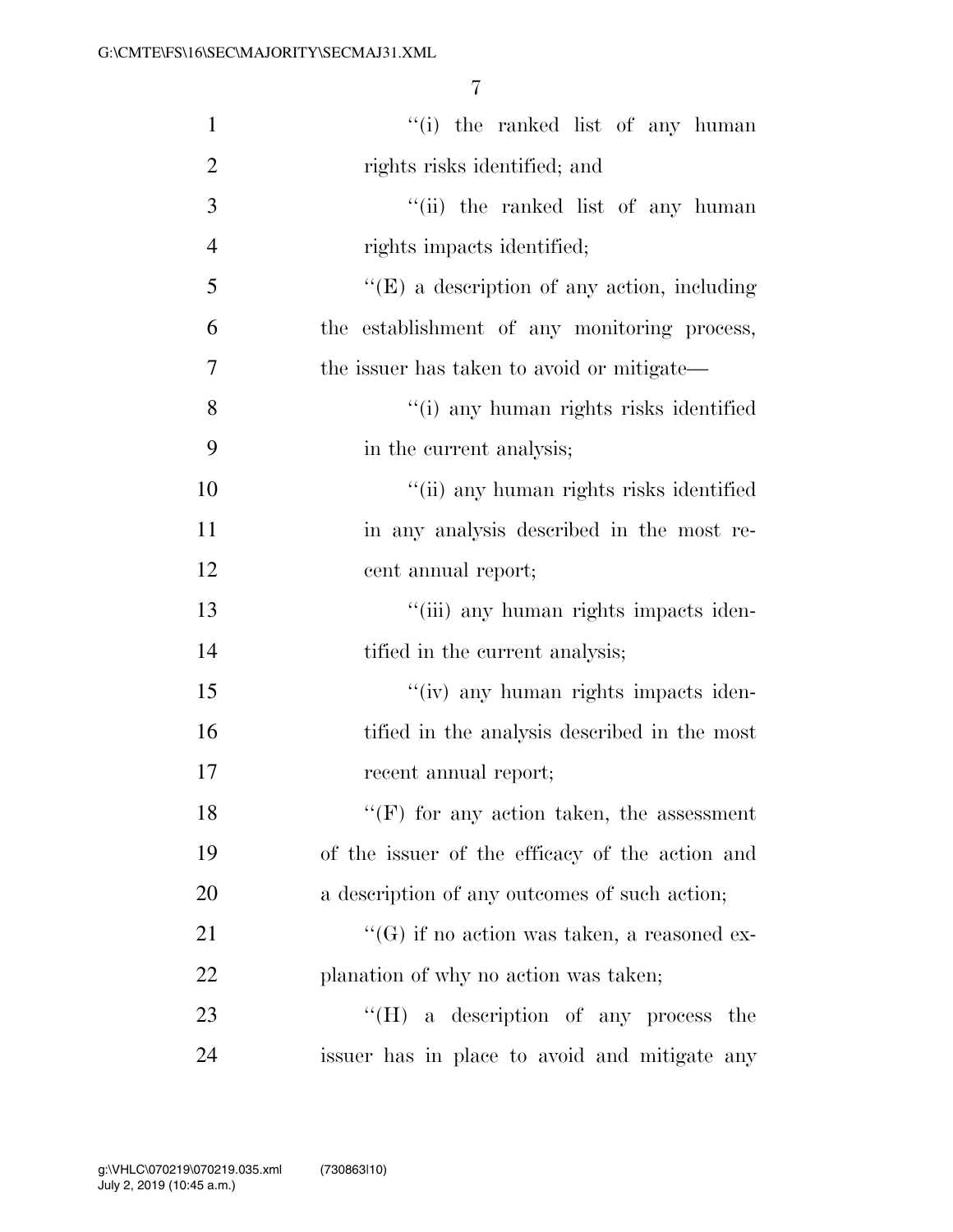| $\mathbf{1}$   | human rights impacts that it has caused or may  |
|----------------|-------------------------------------------------|
| $\overline{2}$ | cause; and                                      |
| 3              | "(I) if no such process is in place, a rea-     |
| $\overline{4}$ | soned explanation of why no such process is in  |
| 5              | place.                                          |
| 6              | "(3) DEFINITIONS.—For the purposes of this      |
| 7              | subsection:                                     |
| 8              | "(A) HUMAN RIGHTS IMPACT.—The term              |
| 9              | 'human rights risk' means an adverse impact     |
| 10             | that an action of the issuer has had on the en- |
| 11             | joyment of human rights, including those rights |
| 12             | encompassed in—                                 |
| 13             | "(i) the Universal Declaration of               |
| 14             | Human Rights;                                   |
| 15             | "(ii) the International Covenant on             |
| 16             | Civil and Political Rights;                     |
| 17             | "(iii) the International Covenant on            |
| 18             | Economic, Social, and Cultural Rights; and      |
| 19             | "(iv) the $8$ core conventions of the           |
| 20             | International Labor Organization.               |
| 21             | "(B) HUMAN RIGHTS RISK.—The<br>term             |
| 22             | 'human rights risk' means a potential adverse   |
| 23             | impact that an action of the issuer may have on |
| 24             | the enjoyment of human rights, including those  |
| 25             | rights encompassed in—                          |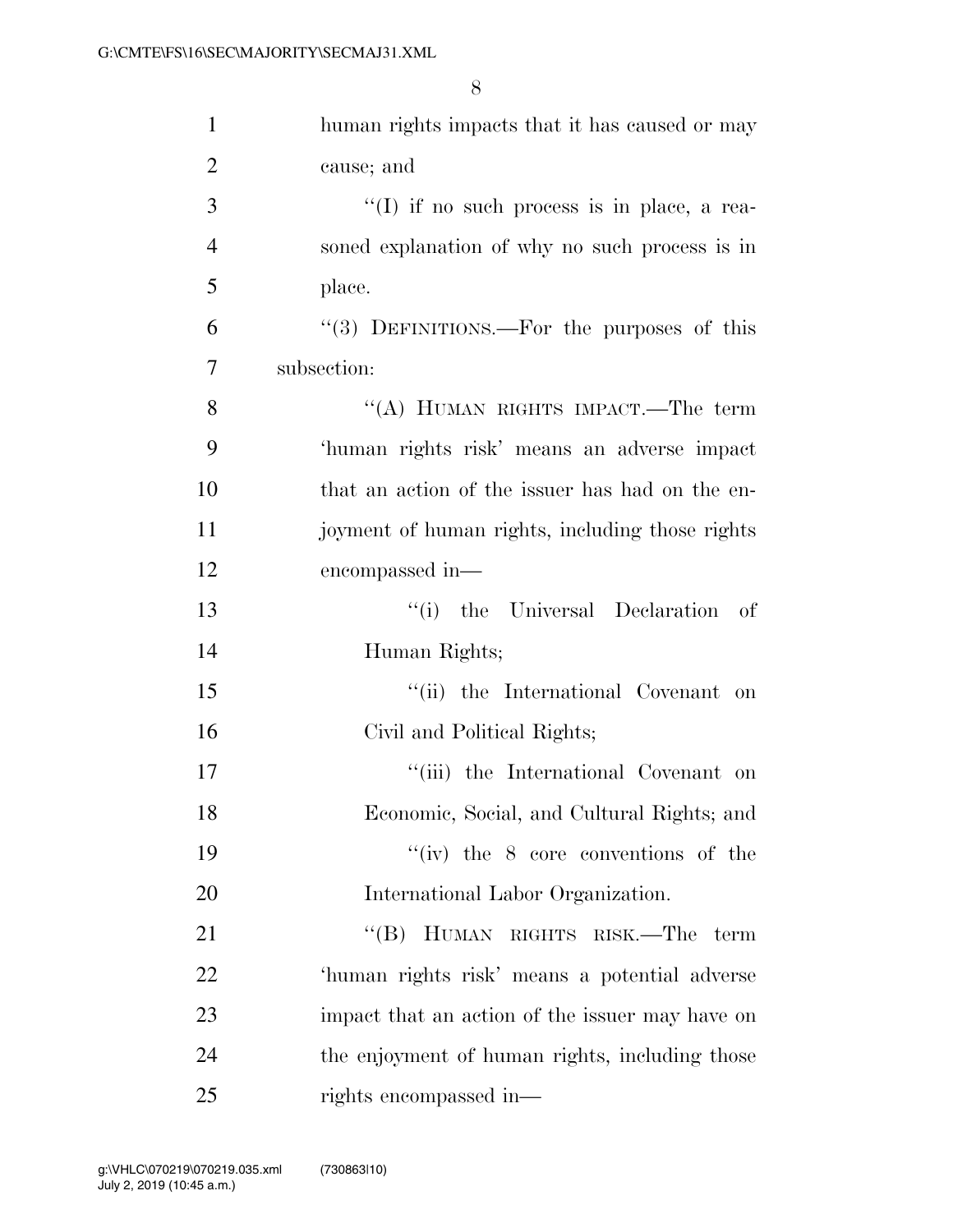| $\mathbf{1}$   | $``(i)$ the Universal Declaration of                       |
|----------------|------------------------------------------------------------|
| $\overline{2}$ | Human Rights;                                              |
| $\mathfrak{Z}$ | "(ii) the International Covenant on                        |
| $\overline{4}$ | Civil and Political Rights;                                |
| 5              | "(iii) the International Covenant on                       |
| 6              | Economic, Social, and Cultural Rights; and                 |
| 7              | $``(iv)$ the 8 core conventions of the                     |
| 8              | International Labor Organization.                          |
| 9              | "(C) VALUE CHAIN.—The term 'value                          |
| 10             | chain' means, for an issuer—                               |
| 11             | "(i) any recruiters of workforce labor,                    |
| 12             | and suppliers of products, component                       |
| 13             | parts, and raw materials used by the issuer                |
| 14             | in manufacturing any products of the                       |
| 15             | issuer, even if the relationship with such                 |
| 16             | recruiter or supplier is indirect; and                     |
| 17             | "(ii) entities that receive products or                    |
| 18             | services from the issuer, other than for                   |
| 19             | personal use.".                                            |
| 20             | (b) GAO REPORT.—Not later than 5 years after the           |
| 21             | date of the enactment of this Act, the Comptroller General |
| 22             | of the United States shall submit to the Committee on      |
| 23             | Financial Services of the House of Representatives and     |
| 24             | the Committee on Baking, Housing, and Urban Affairs        |
| 25             | of the Senate, a report that—                              |